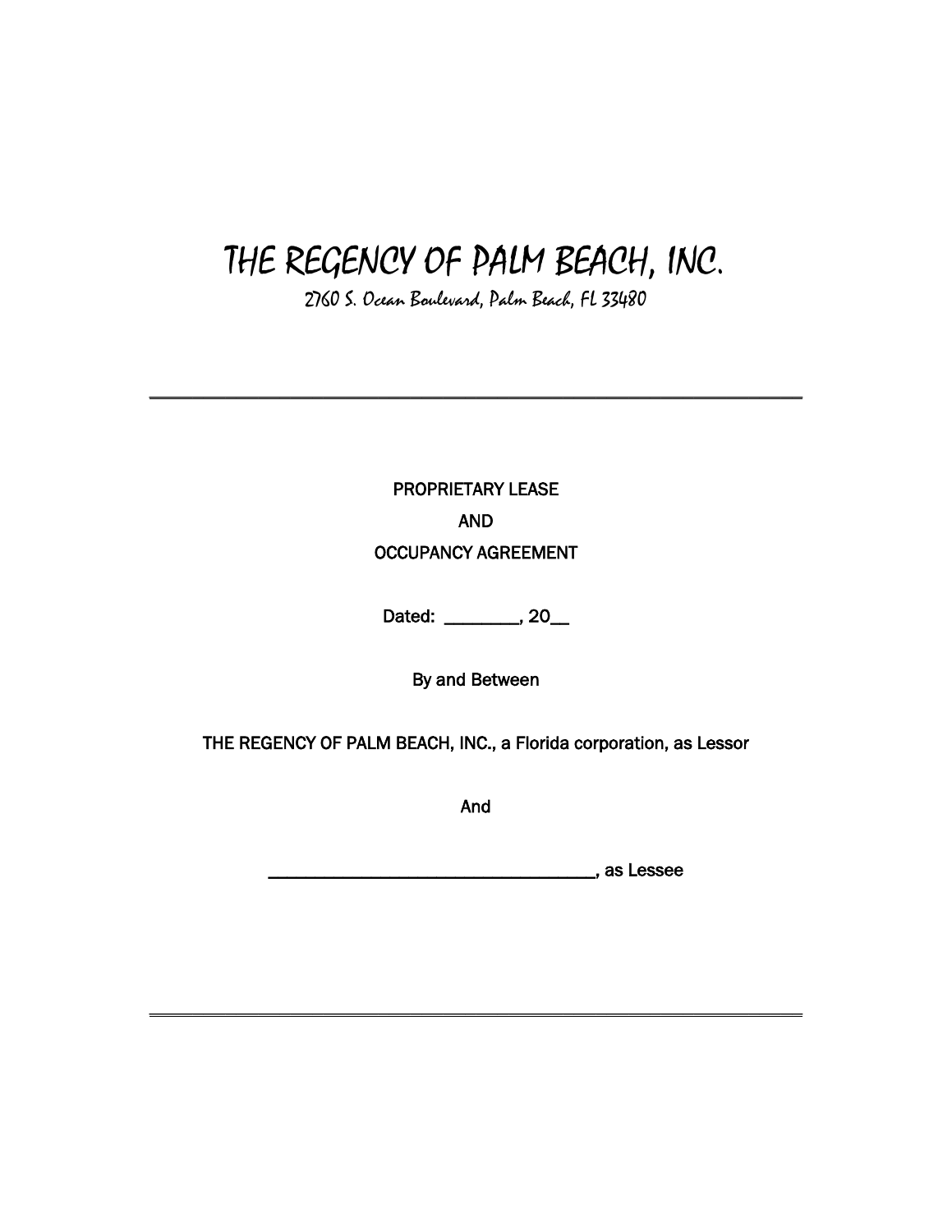### **PROPRIETARY LEASE**

**and**

#### **OCCUPANCY AGREEMENT**

**THIS INDENTURE,** made this day of the same of the set of the set of the set of the set of the set of the set of the set of the set of the set of the set of the set of the set of the set of the set of the set of the set of REGENCY OF PALM BEACH, INC., a Florida corporation, as Lessor, hereinafter referred<br>to the "Corporation". and as the "Corporation",  $\rm as$  ,  $\rm as$ 

Lessee, hereinafter referred to as "Stockholder" of Member".

**WHEREAS**, the Corporation is the Owner of the following described real property, together with the improvements situated thereon, known as: The Regency of Palm Beach, referred to as the "Apartment Building", situate in the Town of Palm Beach, County of Palm Beach, State of Florida, more particularly described as follows, to wit:

The South 360 feet of the North 3200 feet of Section 23, Township 44 South, Range 43 East, lying West of State Road A-1-A, together with any riparian rights thereunto appertaining.

**WHEREAS**, the Corporation has been formed for the purposes of acquiring, owning, leasing or subleasing and operating a cooperative housing apartment building located upon the real estate above described with the intent that its stockholders, hereinafter sometimes called "Members", shall have the right to occupy the Apartment Building under the terms and conditions of the within agreement, the By-Laws, and the Corporate Charter of the Corporation; and

**WHEREAS**, the Corporation issues its common stock as an incident of membership in the Corporation, and the Member is the owner and holder of shares, and by reason the Corporation, and the Member is the owner and holder of of such ownership is entitled to possession and occupancy of Apartment No. \_\_\_\_\_\_ in the Apartment Building solely for residential purposes.

#### **I. APARTMENT LEASED.**

**NOW, THEREFORE**, in consideration of the premises, and the covenants, agreements and provisions hereinafter set forth on the part of the Member to be kept, performed and fulfilled, the Corporation as Lessor, has leased and demised, and by these presents does lease and demise to the Member, and the Member hereby leases and takes as Lessee all that certain space, hereinafter collectively referred to as the "Apartment", designated as Apartment No. \_\_\_\_\_\_, in the Apartment Building. The Member may also be entitled to the use and occupancy of a cabana as an appurtenance to his or her membership. If the member is so entitled, there is appended to this Lease an executed Addendum describing with particularity the cabana which the Member is entitled to use and occupy exclusively, and further setting forth the additional shares of stock issued to Member as an incident of his or her membership and use rights in this particular cabana, and further setting forth the additional carrying charges (maintenance) which will be due from Member for reason of his or her use rights in said cabana.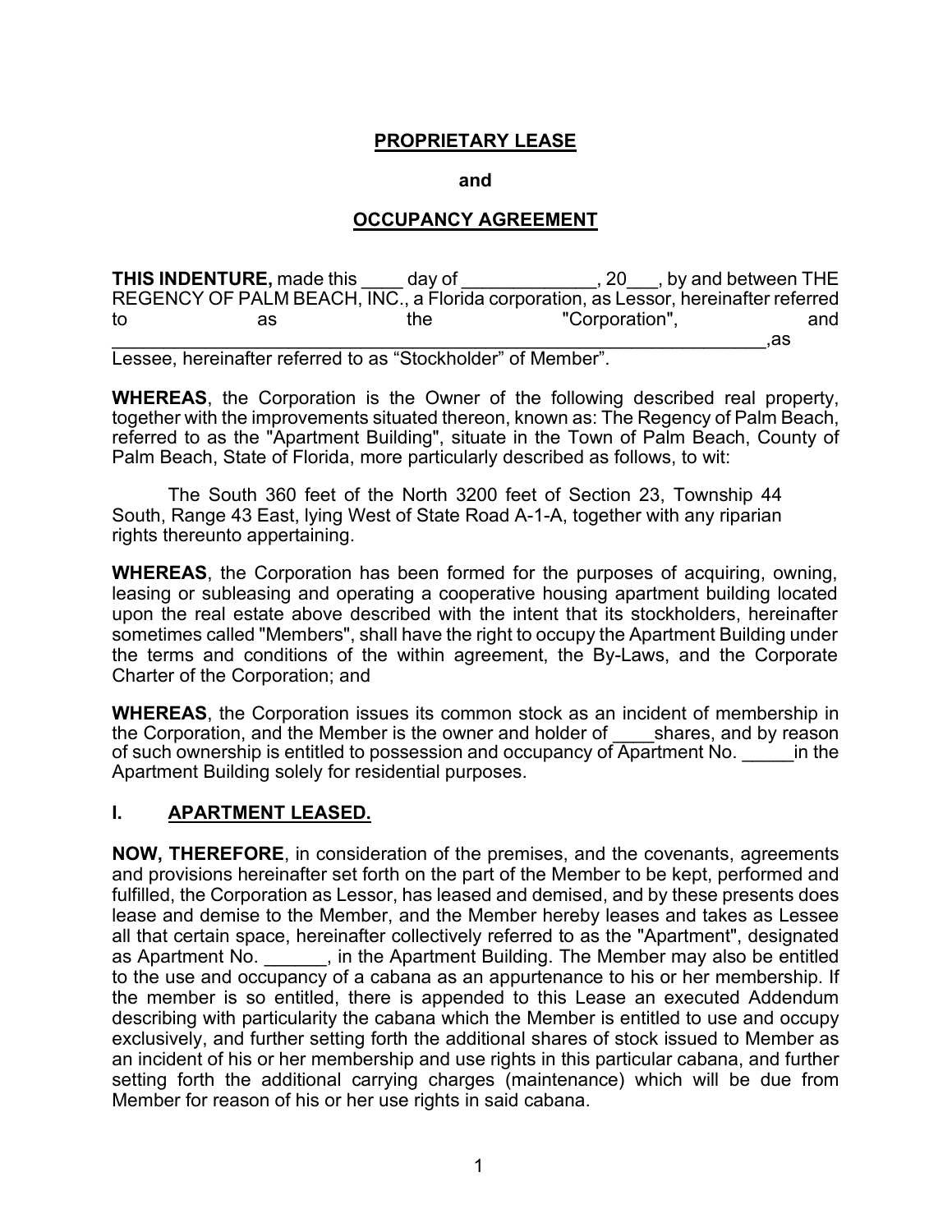### **II. TERM.**

TO HAVE AND TO HOLD the said Apartment, as a private residential apartment and not otherwise, during a term commencing on the date hereof and ending on the 31st day of March 2068 A.D. unless sooner terminated as hereinafter provided.

#### **III. MAINTENANCE, REPAIR AND REPLACEMENT OF UNITS AND COMMON AREAS.**

A. Units. All maintenance, repairs and replacements of, in or to any Unit shall be performed by the Owner of such Unit at the Unit Owner's sole cost and expense, except as otherwise expressly provided to the contrary herein. The Unit shall include all portions of the Cooperative Property within the unfinished, undecorated interior surfaces of the floor, ceiling and perimeter walls of a Unit, excluding load bearing walls or columns, utility lines within load bearing walls or columns, and utility lines within the Unit which serve parts of the Cooperative Property other than the Unit. The foregoing responsibility of the Unit Owner includes, but is not limited to, all electrical and plumbing fixtures, shower pans, lines, pipes, outlets, wiring and connections within or serving only that Unit, appliances, carpets and all other floor, wall and ceiling coverings, all interior surfaces, the heating and air-conditioning equipment (wherever situated), and everything else within the boundaries of the Unit except to the extent the Association is specifically responsible therefore under Section B below.

The Unit Owner shall also maintain, repair and replace, at his, her or its sole cost and expense, all portions of any hurricane shutter(s) that the Unit Owner may install, upon prior written approval of the Association, including such portion of the Common Areas, if any, to which the hurricane shutter(s) is/are attached, which cost and expense shall also include the cost and expense of removal and/or reinstallation by the Association of the hurricane shutter(s) if necessary or required in order for the Association to discharge its obligations hereunder.

B. Common Areas. Except to the extent (i) expressly provided to the contrary herein, or (ii) proceeds of insurance are made available therefore, the Association shall be responsible, at Common Expense, for all maintenance, repairs and replacements in or to the Common Areas and all portions of the Cooperative (except interior wall surfaces of Units) contributing to the support of the building, which portions shall include, but not be limited to, the outside walls of the building, chasing and load bearing railings, walls or columns, boundary walls of Units; all fixtures on the exterior of the Building and all floor and ceiling slabs, including, but not limited to, the slabs of all terraces and balconies; all conduits, chases, chase areas, ducts, plumbing, air-conditioning (not including any compressor, air handler or other components identified in Section C(2) below which serve only one particular Unit), wiring and other facilities for the furnishing of utility services which are contained in the aforementioned portions of the Cooperative; all electrical lines, conduits or fixtures from the shared or common distribution facility or conduit up to, but not including, the circuit breaker box within or serving the Unit, and all plumbing lines, conduits or fixtures from the shared or common distribution facility or conduit up to, but not including, the main shut off valve within or serving the Unit, excluding drain lines, for which the Unit Owner shall be responsible, up to the point that the drain line connects to a common line (a line that serves other Units or other parts of the Cooperative Property); all other utilities contained within a Unit which service part or parts of the Cooperative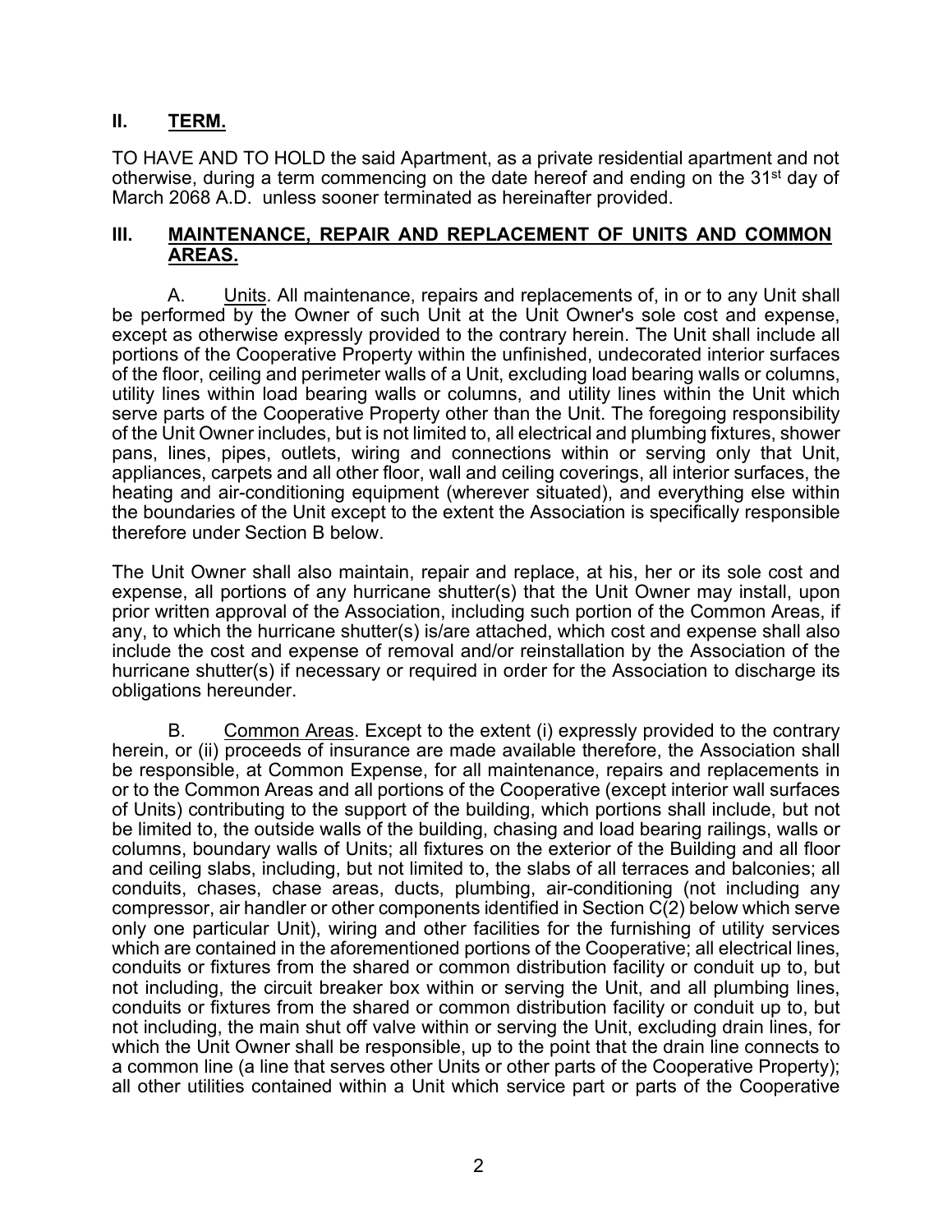other than the Unit within which contained; all property owned by the Association and other property contemplated by and to the extent the same is consistent with the terms hereof; and all incidental damage caused to a Unit by such work up to a maximum of \$1,000.00 per Unit (unless caused by negligent or intentional misconduct for which the Association is responsible, in which case no limitation shall apply). The Association's aforementioned responsibilities shall not apply to the extent such maintenance, repair or replacement arises from or is necessitated by the negligence, misuse or neglect of one or more Unit Owners, their families, tenants, guests or invitees, in which case such cost and expense shall be paid solely by such Unit Owners, and shall be enforceable in the same manner as any Assessment under Section 12 of the By-Laws, including, but not limited to, by recordation and foreclosure of a claim of lien against the Unit.

## C. Specific Unit Owner Responsibilities.

1. The maintenance, repair and replacement of the equipment, fixtures or utilities lines or other items of property which serve a particular Unit shall be the responsibility of the applicable Unit Owner, individually, and not the Association, without regard to whether such items are located within the boundaries of the Units, except as provided in Section B hereinabove.

2. The maintenance, repair and replacement of, at his or her own expense, any portions of the air-conditioning and heating systems serving only a particular Unit, including, but not limited to, filters, the compressor, condenser, motor, fan, air handler, and all related parts, without regard to whether such items are located within the boundaries of the Units, except as provided in Section B hereinabove.

3. All maintenance, repairs and replacements in or to exterior screens, sliding glass doors, doors and windows serving a Unit, and all frames, locks and operating mechanisms appurtenant thereto. Without limiting the generality of the foregoing, no Unit Owner may decorate, alter or modify exterior screens, sliding glass doors, doors or windows or the framework, locks or operating mechanisms thereof in any manner whatsoever, except with the prior written approval of the Board of Directors, as provided in Article V hereof.

4. The Unit Owners shall maintain, repair, and replace at their expense all fans, stoves, hot water heaters, refrigerators, or other appliances or equipment, including any fixtures and/or their connections required to provide utility service to his Unit.

5. The maintenance, repair and replacement, as necessary, of the circuit breaker box within or serving the Unit and all electrical lines, conduits or fixtures running from the circuit breaker box into and serving the Unit up to and including the fixtures or outlets within the Unit.

6. The maintenance, repair and replacement, as necessary, of the main shut-off valve(s) within or serving the Unit and all plumbing lines, conduits or fixtures running from the main shut-off valve into and serving the Unit up to and including the fixtures or outlets within the Unit.

7. Other. Any part of the Common Areas connected to or exclusively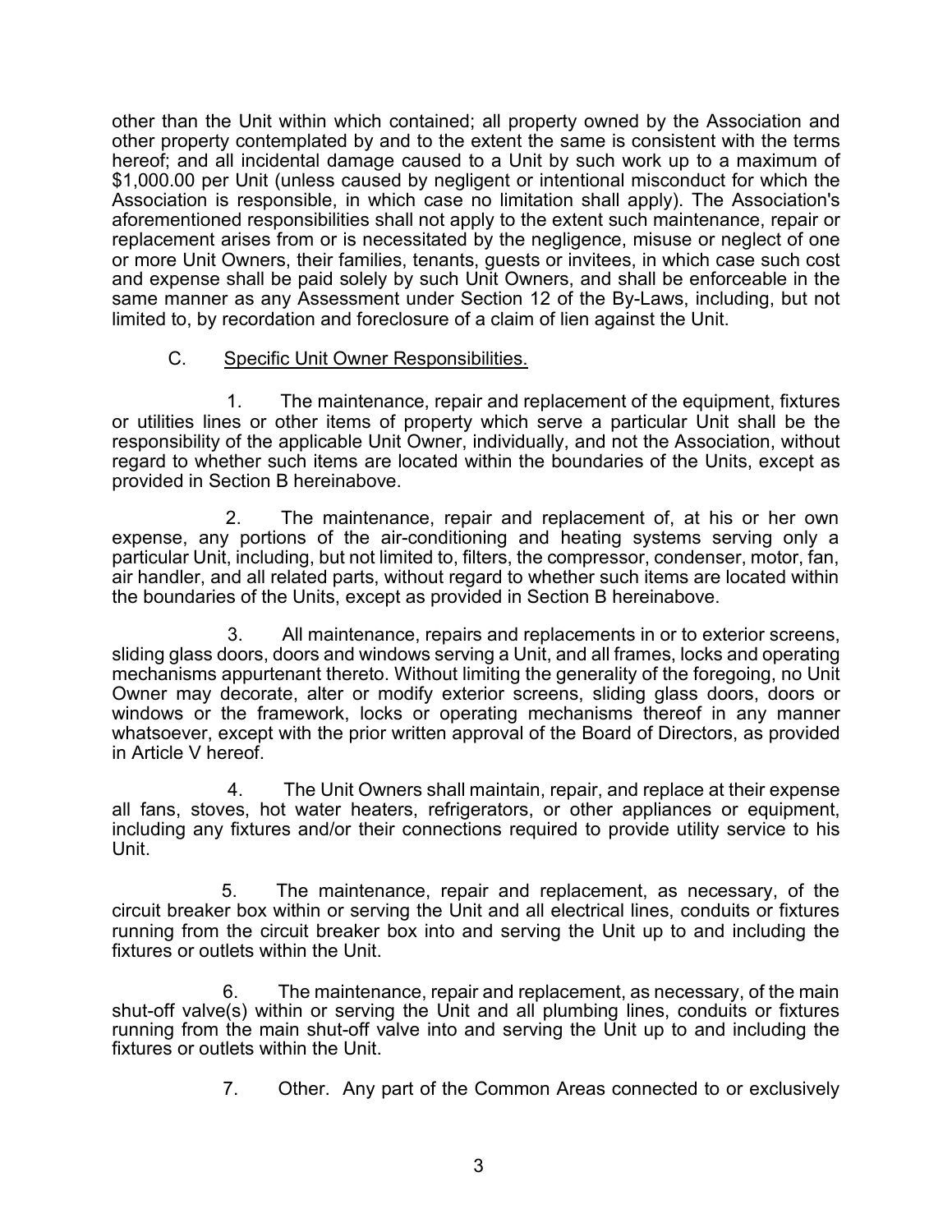serving a single Unit, in which it is specifically required in Article III herein to be maintained, repaired or replaced at the expense of the Owner, shall be deemed a Limited Common Area for that Unit.

8. Unit Owners shall promptly report to the Association any defects or need for repairs, the responsibility for the remedy of which is that of the Association.

9. All maintenance, repair or replacement for which the Unit Owners are responsible, except for ordinary housekeeping type maintenance, shall be performed by contractors with appropriate licensure and insurance. The Board of Directors may set standards for appropriate levels of insurance and may require proof of licensure, insurance and the procurement of any required permits before permitting a contractor on the Cooperative Property. The Board may deny access to the property to any contractor performing work that requires approval from the Board of Directors hereunder until such approval has been granted in the manner required herein.

D. Hurricane Protection. Each Unit within the Cooperative must have hurricane shutters or hurricane protection installed on all windows and sliding glass doors. The hurricane shutters or hurricane protection installed shall be consistent with such guidelines and specifications as may be made and amended from time to time by the Board of Directors. If a window or sliding glass door is hurricane impact glass, the Owner is not required to install shutters or hurricane protection over the impact glass. The cost of installing, maintaining, repairing, replacing and operating the hurricane shutters or hurricane protection shall be the responsibility of each Unit Owner. All hurricane shutter or hurricane protection installations must have prior written approval from the Board of Directors, which may be conditioned upon the submission of appropriate plans and specifications evidencing that the proposed installation will conform to the Association's guidelines and specifications. All hurricane shutters or hurricane protection installed must be maintained, repaired and replaced by the Unit Owner, as appropriate, so as to be in good working order at all times. Any Owner who fails to install approved hurricane shutters or hurricane protection or who fails to properly maintain, repair or replace hurricane shutters or hurricane protection as required herein, shall be deemed to authorize the Association, after reasonable written notice from the Association, to perform any necessary installation, maintenance, repair or replacement of the hurricane shutters or hurricane protection with respect to such Unit, which shall be done at the expense of the Unit Owner and which shall be secured by a lien against the Unit enforceable in the same manner as the lien for any other assessment levied by· the Association, which lien shall also secure interest, costs and attorneys' fees. The Association shall have the authority to schedule and conduct inspections of the hurricane shutters and hurricane protection on all Units on an annual basis or at such times as the Board determines such inspections be necessary and proper in order to protect the interests of the Association and insure that all shutters are functioning properly.

#### E. Authority of Association to Perform Minor Electrical and Plumbing Repairs and Maintenance; Lubricate Hurricane Shutters.

1. The Association has the authority, but not the duty, to perform minor plumbing and electrical maintenance and repairs on Units and do so as a common expense of the Association. The Association performing such minor plumbing and electrical maintenance and repairs does not relieve the Unit Owner from the duty to properly maintain, repair and replace as set forth above. The Association shall not incur any duty or liability to any Owner by virtue of the Association performing such minor plumbing and electrical maintenance and repairs or not doing so.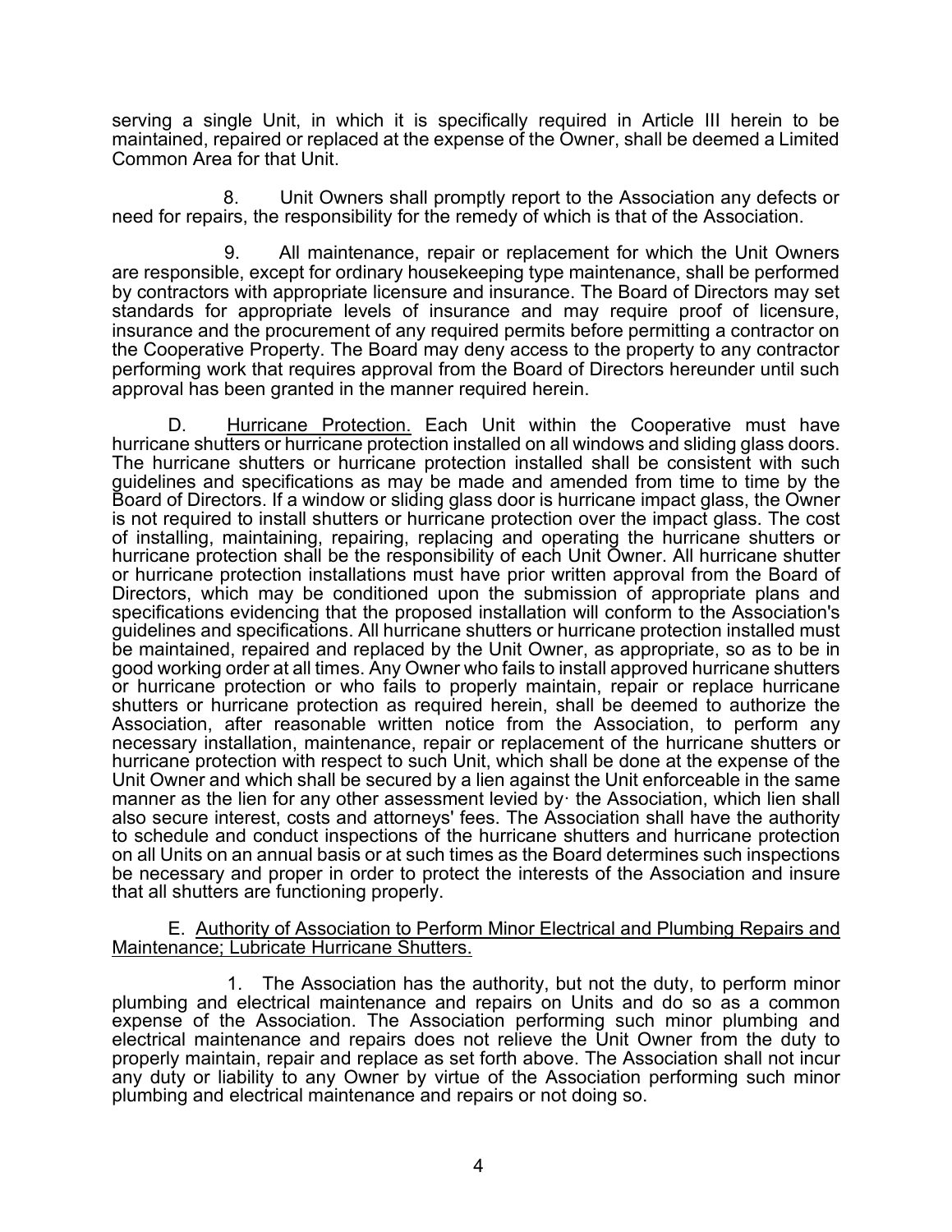2. The Association has the authority, but not the duty, to lubricate hurricane shutters on Units and do so as a common expense of the Association. The Association performing such lubrication does not relieve the Unit Owner from the duty to lubricate and otherwise properly maintain the Owner's hurricane shutters. The Association shall not incur any duty or liability to any Owner by virtue of the Association lubricating the hurricane shutters or not doing so.

### **IV. ADDITIONS, ALTERATIONS OR IMPROVEMENTS TO COMMON AREAS BY THE ASSOCIATION,**

No portion of the Common Areas may be subject to any additions, alterations or improvements (as distinguished from maintenance, repairs and replacements) which involve a Common Expense in excess of one (1%) percent of the annual budget then in effect for Common Expenses, including operating expenses and reserves, for any individual addition, alteration or improvement, or in excess of five (5%) percent of the annual budget then in effect, including operating expenses and reserves, for all additions, alterations or improvements undertaken within a fiscal year, unless such additions, alteration or improvements have been approved by not less than a majority of the votes of the participating membership of the Association present, in person or by proxy, at a meeting called for that purpose at which a quorum is established or voting by written agreement where at least a quorum of the membership participates. Any additions, alterations or improvements to the Common Areas, or any part thereof, costing less than the one (1%) percent or five (5%) percent thresholds described above, may be approved by the Board of Directors without approval of the Unit Owners. The cost and expense of any such additions, alterations or improvements to such Common Areas undertaken by the Association shall constitute a part of the Common Expenses and shall be assessed to the Unit Owners accordingly.

## **V. ADDITIONS, ALTERATIONS OR IMPROVEMENTS TO UNITS AND COMMON AREAS BY UNIT OWNERS.**

A. Prohibited Alterations. No Unit Owner shall make any addition, alteration or improvement in or to the Common Areas.

Consent of the Board of Directors. No Unit Owner shall make any addition, alteration or improvement in or to the interior of the Unit which is structural in nature, or which impacts the Common Areas in any way, including, but not limited to, any work which involves piercing the Unit boundary or which requires the issuance of a permit from a governmental or regulatory authority or agency without the prior written consent of the Board of Directors. Any and all requests for electrical, mechanical or structural additions, alterations or improvements must be in writing and must be submitted to the Association with plans prepared and sealed by the appropriate professional (Le., architect, engineer, etc.). The Board shall have the obligation to answer any written request by a Unit Owner for approval of such an addition, alteration or improvement within thirty (30) days after receipt of such request and all sealed plans or thirty (30) days after receipt of any additional information requested by the Board within thirty (30) days of receipt of the initial request. Failure to respond within the stipulated time shall constitute the Board's consent. The proposed additions, alterations and improvements by the Unit Owners shall be made in compliance with all laws, rules, ordinances and regulations of all governmental authorities having jurisdiction, which may not be waived by the Association under any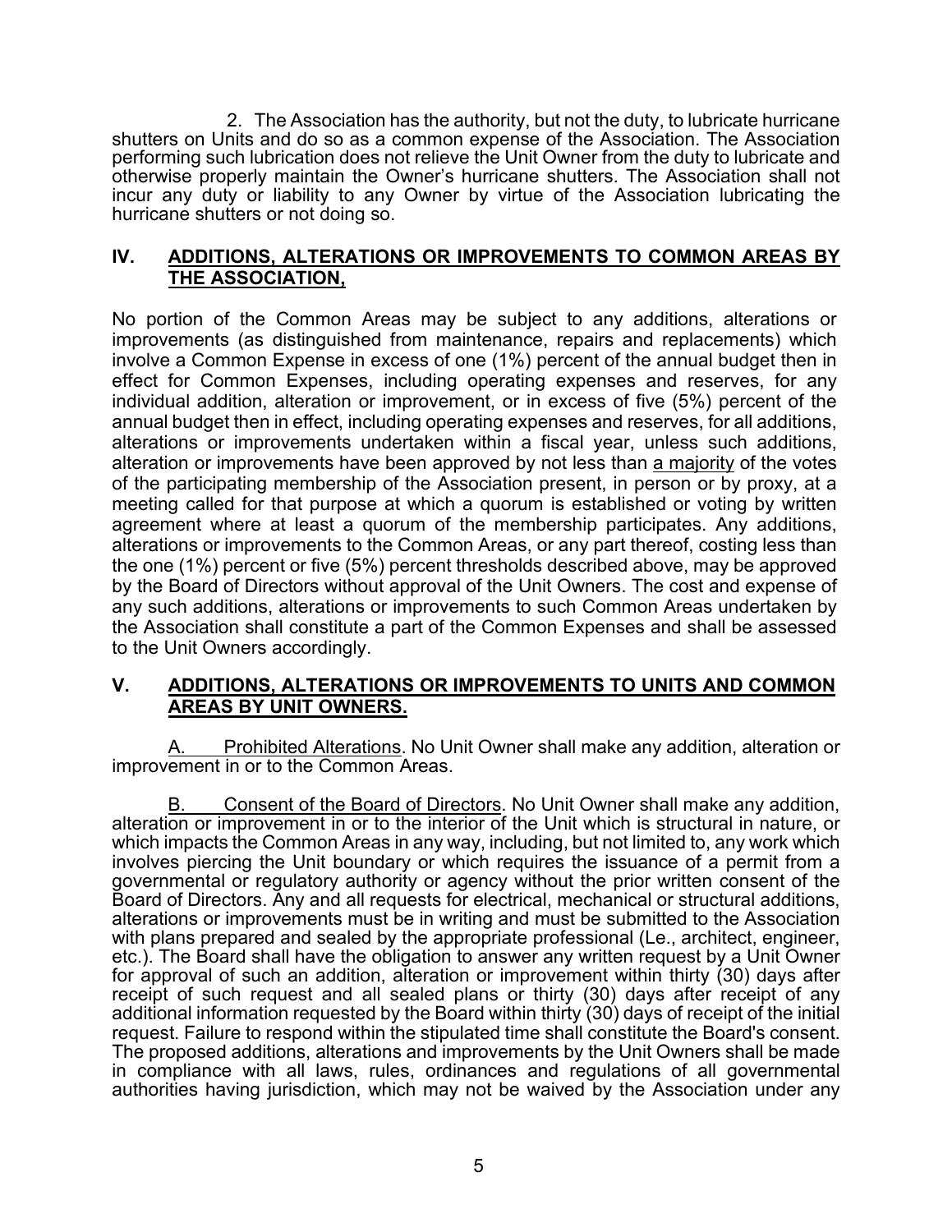circumstances, and with any conditions imposed by the Association with respect to design, structural integrity, aesthetic appeal, construction details, lien protection or otherwise. Once approved by the Board of Directors, such approval may not be revoked. A Unit Owner making or causing to be made any such additions, alterations or improvements agrees, and shall be deemed to have agreed, for such Owner, and all future owners of the Unit, and their heirs, personal representatives, successors and assigns, as appropriate, to hold the Association, its Board members, officers and employees, and all other Unit Owners harmless from and to indemnify them for any liability or damage to the Cooperative Property and expenses arising therefrom, and shall be solely responsible for the maintenance, repair, replacement and insurance for such additions, alterations or improvements from and after the date of installation or construction thereof as may be required by the Association, and shall also be responsible for all costs associated with removal and reinstallation of same when necessary, in the discretion of the Board of Directors, in connection with the Association's performance of its maintenance obligations under this Proprietary Lease and Occupancy Agreement. The Board may impose the requirements set forth in Article III(C)(8) above and may require the execution of a covenant to run with the Unit to memorialize the application, approval, conditions of approval and future obligations of the Unit Owner and may condition its approval of any addition, alteration or improvement hereunder upon the preparation, execution and recording of such a covenant at the Unit Owner's expense.

## **VI. OCCUPANCY.**

A. No Unit shall be permanently occupied by more than two (2) persons for each bedroom in the Unit. In addition, temporary guests are permitted so long as they do not create an unreasonable source of noise or annoyance to the other residents. Occupancy of a Unit is limited to one family – no more than one family may occupy a Unit. A "family" is defined as:

1. One person or group of two or more persons, each of whom is related to each of the others by blood, marriage or adoption; or

2. One unmarried couple, and the children of either or both of them, who reside together as a single household.

In addition, an Owner or tenant is permitted to have live-in housekeepers, nannies, or care givers, subject to compliance with the limit on the number of occupants. Occupancy of as Unit by groups of unrelated persons is prohibited.

B. Under no circumstances may any Unit be used for any business purpose which would cause a level of noise, odor, traffic, debris or other activity inconsistent with residential use.

C. A guest shall be considered any occupant who is not a Unit Owner or an approved sub-lessee.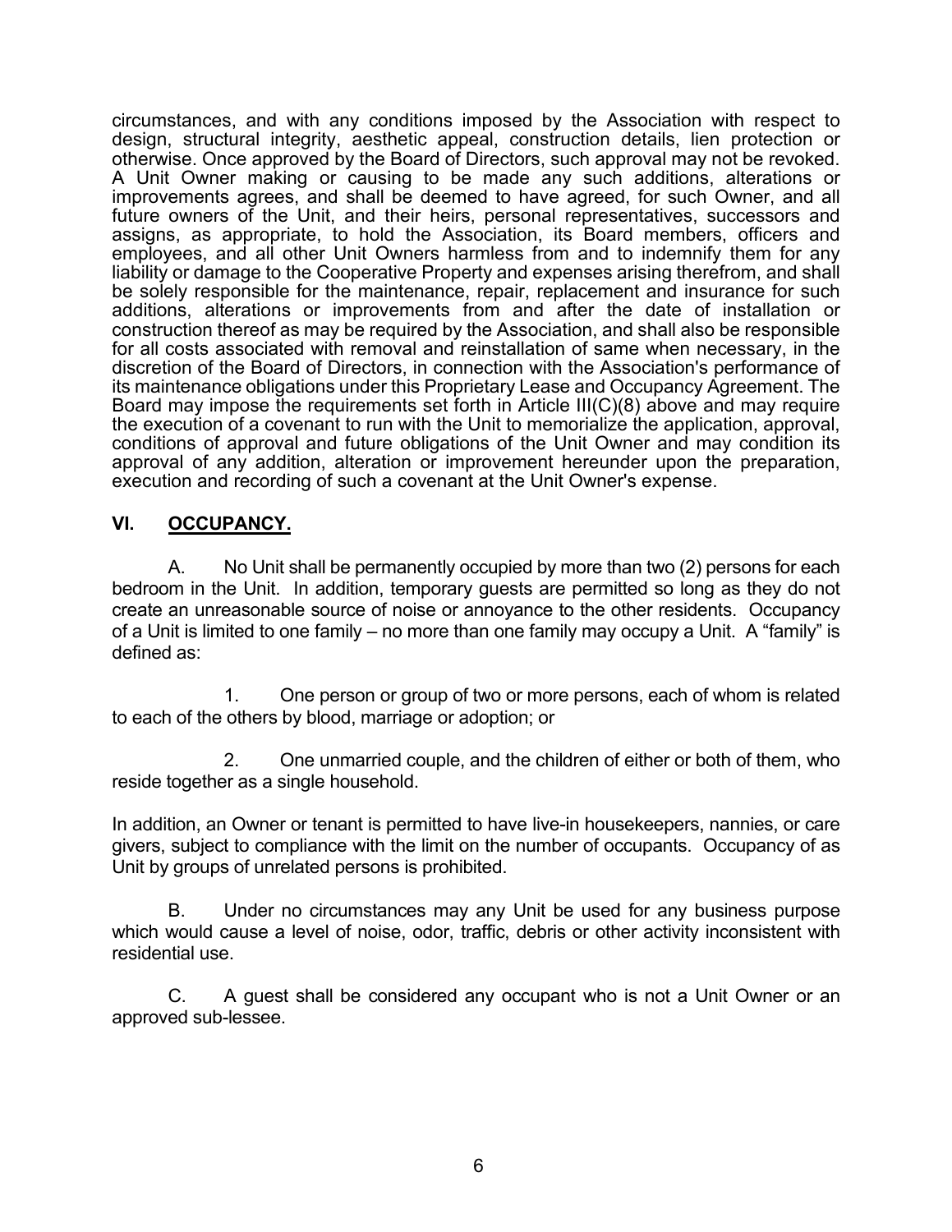D. If a Unit is purchased by several people, the purchasers MUST designate which of the purchasers will occupy the Unit as the single family of people occupying the Unit as a single housekeeping unit. The others will be permitted as guests.

E. There shall be no time limitation on guest occupancy provided the guest occupies the Unit with the Owner or the approved sub-lessee or the guest is a member of the Owner's or approved sub-lessee's "immediate family", as defined below.

F. Guest occupancy in the absence of the Unit Owner or sub-lessee shall be limited to the Unit Owner's or sub-lessee's "immediate family". The term "immediate family" is defined as the parents, children, grandchildren and siblings of the Owner or sub-lessee and the spouse or domestic partner of such persons. Prior to any occupancy of the Unit by any guest in the absence of the Owner or sub-lessee, the Owner or sub-lessee must provide written notice to the Association of the name or names of the intended guests, clarification of (and verification if requested by the Association) the relationship of the guests to the Owner or sub-lessee, the anticipated date of arrival, and the anticipated date of departure.

## **VII. CONVEYANCES, SALES, SUBLEASES AND TRANSFERS.**

In order to insure the community of congenial residents and thus protect the value of the Units, the sale, subleasing, and transfer of Units by any Owner shall be subject to the following provisions:

**A. Transfers Subject To Approval.** The following transfers shall be subject to prior written approval of the Board of Directors and any transfer undertaken without prior written approval of the Board of Directors shall be void:

1. All sales of units, whether by deed, foreclosure sale, deed in lieu of foreclosure, or other judicial process.

- 2. All sub-leases of Units.
- 3. All transfers by gift.
- 4. All transfers by devise or inheritance.
- 5. Any other transfer of title to or possession of a Unit.

**B.** All transfers subject to approval shall require, as a condition of approval, the payment to the Association of a transfer fee not to exceed the maximum amount permitted by the Cooperative Act, as same may be amended from time to time.

**C.** All transfers by lease may be conditioned upon the posting of a security deposit with the Association not to exceed the maximum amount permitted by the Cooperative Act, as same may be amended from time to time.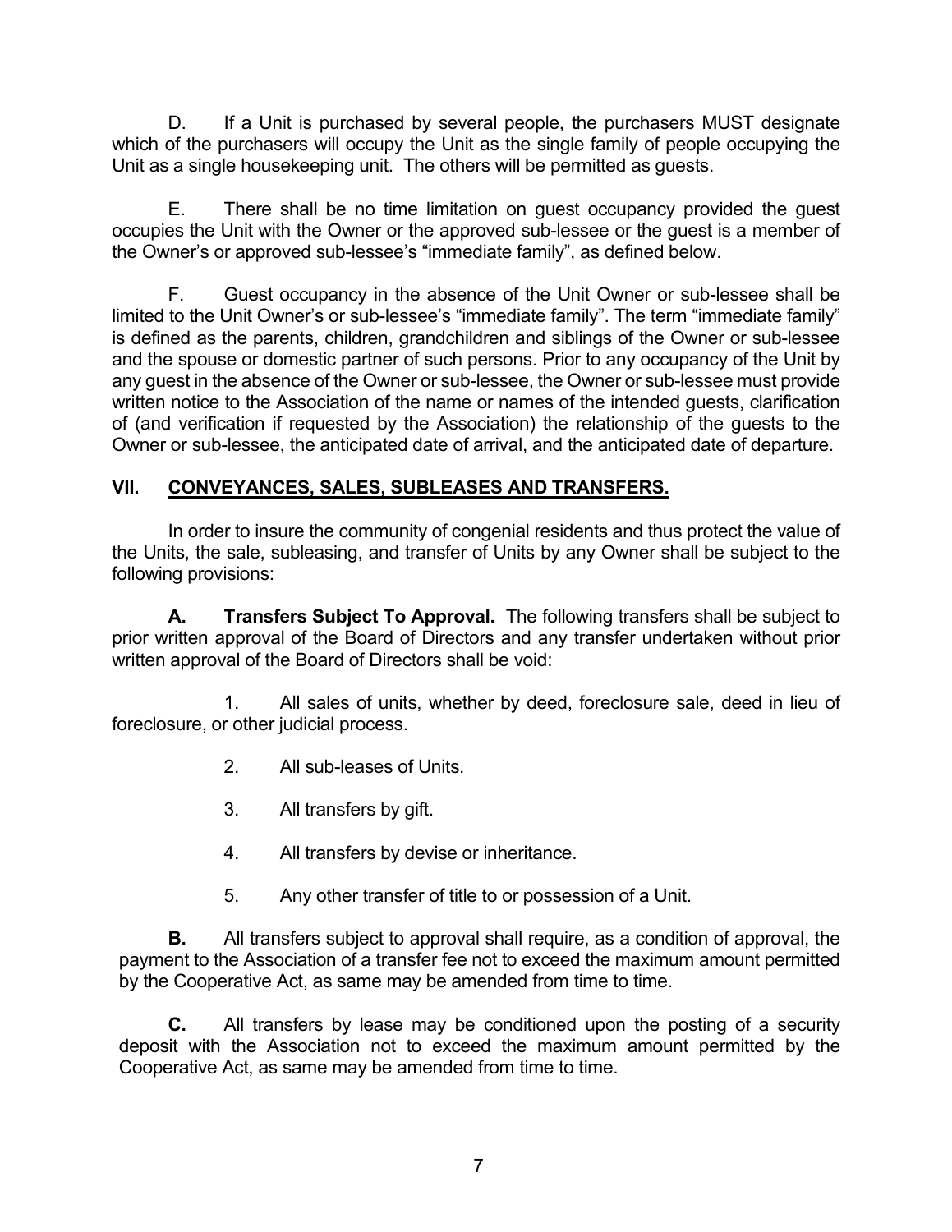**D. Notice and Application to Association**. Prior to approving any transfer subject to approval hereunder, the Owner shall properly submit to the Association written notice of the transferor's intent to make the transfer with a copy of the documentation evidencing the intended transfer, including, but not limited to, a copy of the contract for sale in the case of a sale, a copy of the proposed sub-lease in the case of a sub-lease, a copy of the transferor's Last Will and Testament in the event of a transfer by devise, and a copy of any other documentation pertaining to a proposed transfer subject to approval hereunder which the Association may reasonably require, completed applications on forms prescribed by the Association, a personal interview with the proposed transferee(s) and any other intended occupants of the Unit, and such other and further information about the intended transferees or occupants as the Association may reasonably require.

**E. Association's Election.** Within sixty (60) days of receipt of the last of the information required pursuant to Section D above, the Association must either approve or disapprove the transfer. Failure on the part of the Association to respond within said sixty (60) day period shall constitute automatic approval for the proposed transfer.

1. Approval. In the event the Association approves a sub-lease, the Association shall notify the transferor and transferee of its approval in writing. In the event the Association approves any other transfers subject to approval hereunder, the Association shall deliver to the transferor or the transferor's designee an executed certificate of approval, approving the transfer, executed by an authorized representative of the Association.

2. Disapproval of Transfer of Lease. In the event the Board of Directors disapproves a proposed sale, unless good cause exists, as defined below, the Association must, within thirty (30) days of receipt of the last of the information provided pursuant to Section B hereof, provide the Owner with an executed contract from the Association or another purchaser acceptable to the Association, which contract must provide for the purchase of the Unit on the same terms as were set forth in the original proposed contract for sale, which contract must provide for a closing date within thirty (30) days from the date it is delivered to the owner by the Association. If the conveyance or transfer was a gift, devise or inheritance, unless good cause exists, as defined below, the purchase price shall be determined by an appraiser selected by and at the expense of the substitute purchaser. If the Unit Owner does not agree with the appraisal, the Owner may select and pay for another appraisal and the purchase price shall be the average of the two appraisals. If the Association does not respond to the application within thirty (30) days, as set forth above, or the substitute purchaser provided by the Association does not close within thirty (30) days, as set forth above, the original transaction shall be deemed approved and the Unit Owner may proceed to closing and shall be entitled to a Certificate of Approval as described in  $(C)(1)$  above.

If good cause exists for the Association to disapprove a proposed sale, conveyance or transfer by gift, devise or inheritance, the Association shall not be obligated to purchase or provide a substitute purchaser for the Unit. Good cause shall be defined to include the following: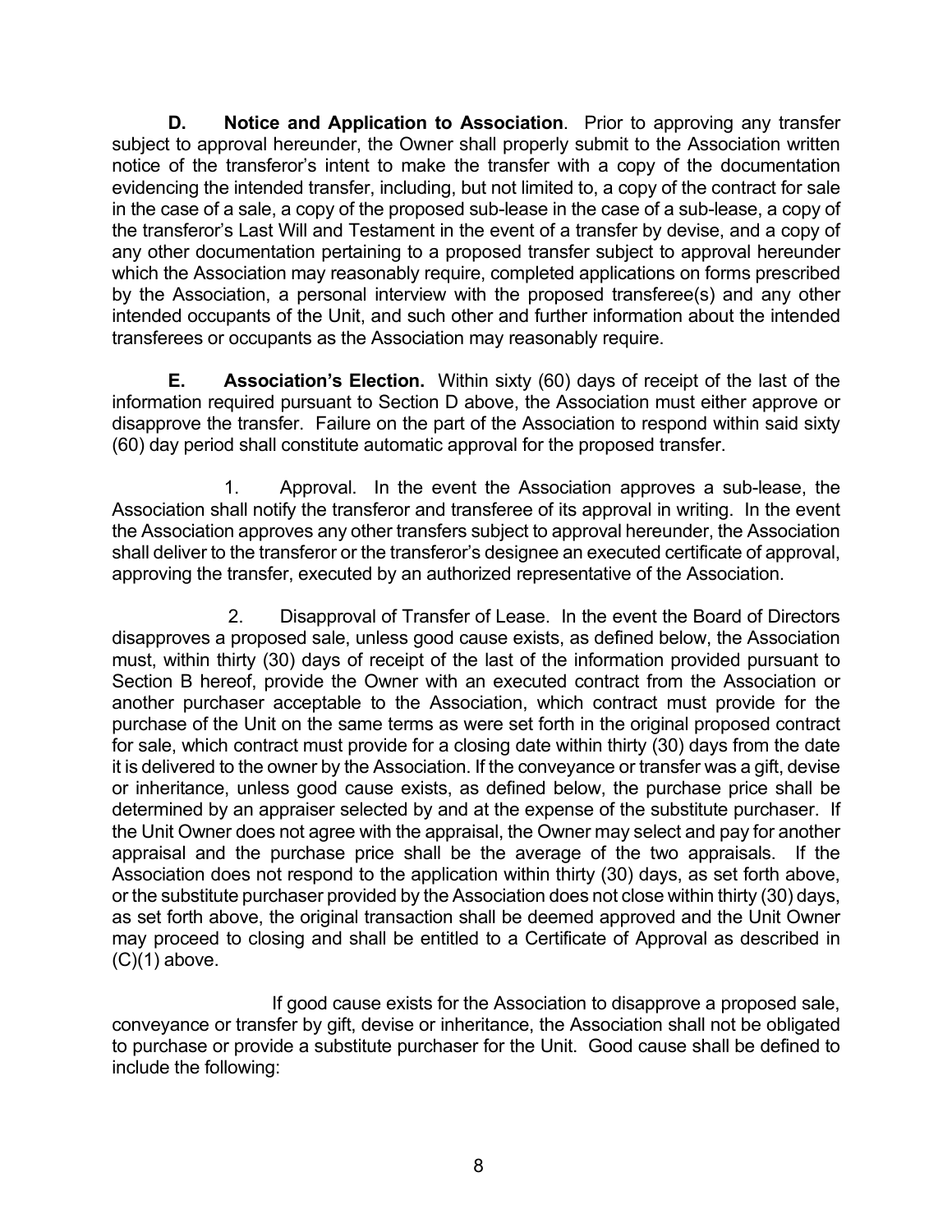(a) The applicant fails to qualify for membership in the Association, including, but not limited to, those applicants who fail to qualify for membership because of the restrictions on occupancy or ownership set forth in the Cooperative Documents or Rules and Regulations;

(b) The person seeking approval (which shall include all proposed occupants of the Unit) failed to provide the information, fees or appearance required to process the application in a timely manner or included materially inaccurate or materially false information in the application, or the person seeking approval failed to participate in the personal interview with the Board;

(c) The person seeking approval or any proposed occupant of the Unit has been convicted of a felony involving violence to persons or property, sale, distribution, or use of controlled substances, or a felony demonstrating dishonesty or moral turpitude or has been charged with any such felon(ies) and the person was not acquitted or the charges were not dropped;

(d) The person seeking approval (or any proposed occupant of the Unit) is a registered sex offender in any state;

(e) The person seeking approval does not reasonably appear to have adequate financial resources available to meet his/her obligation to the Association and cannot demonstrate such resources;

(f) The applicant takes possession of the Unit prior to approval by the Association as provided for herein;

(g) The person seeking approval (or any proposed occupant of the Unit) has a history of disruptive behavior or disregard for the rights and property of others as evidenced by his or her conduct in this cooperative as a sub-lessee, guest, owner or occupant of a Unit; or

(i) The applicant fails to comply with the application requirements.

**F. Disapproval of Sub-Lease.** In the event the Board of Directors disapproves a sub-lease, the sub-lease shall not be made and the proposed sub-lessee shall not take occupancy of the Unit. No sub-lease will be approved unless and until all financial obligations of the Owner to the Association are brought current or are satisfied, as the case may be.

# **VIII. TERMINATION OF MEMBER'S INTEREST.**

A. It is an essential condition of this Lease, and this Lease is made, executed and accepted by the Member on the express condition that this Lease, and the estate hereby created, shall cease, determine and become null and void at the option of the Corporation on the happening of any default by the Member as the same is defined in the By-Laws of the Corporation, or upon the happening of anyone of the contingencies set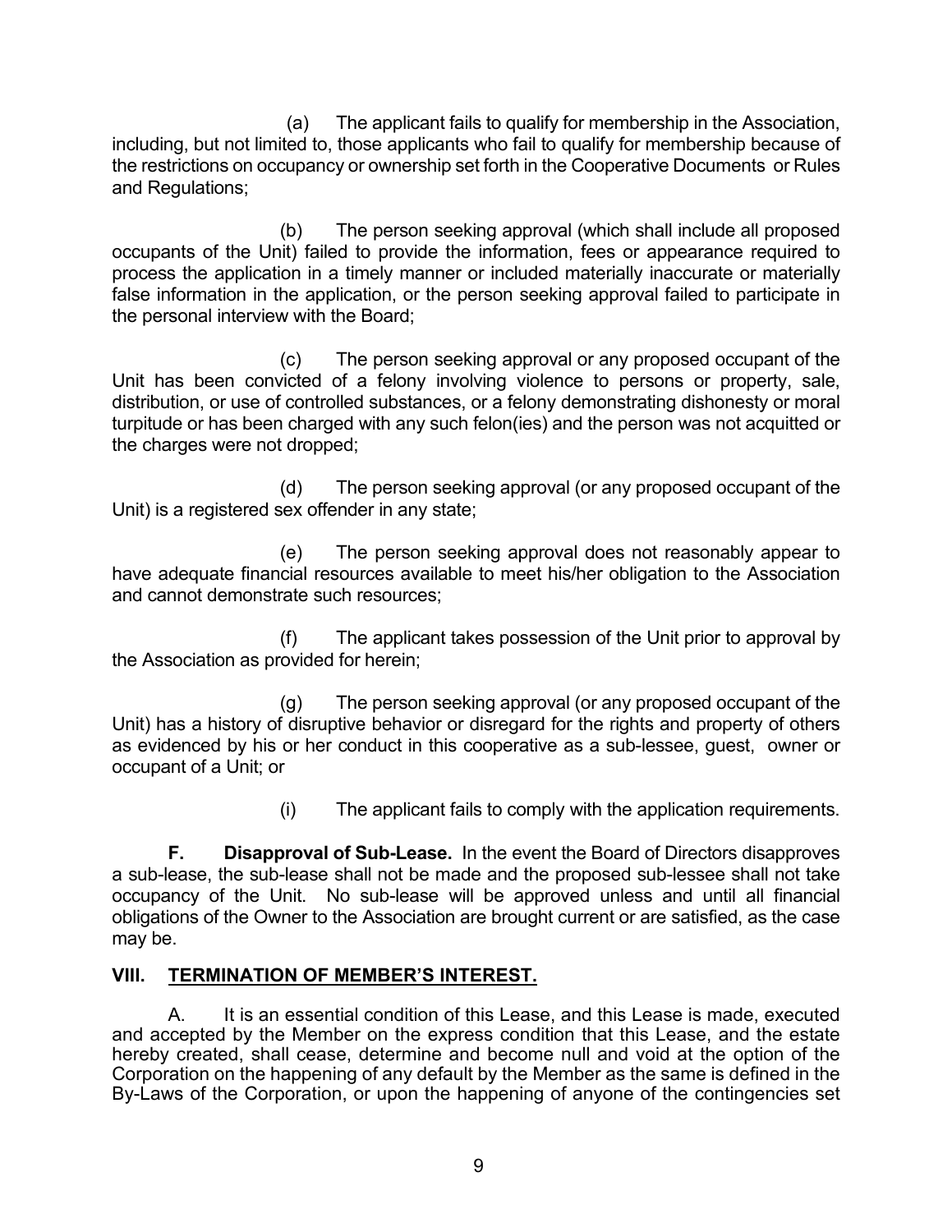forth in the By-Laws of the Corporation which, by the terms hereof, shall allow this Lease to be cancelled, provided, however, that upon any such default or contingency, any national or state banking institution holding a mortgage, pledge am/or assignment of this Lease as security for any loan made to the Member shall first be notified in writing and given a period of not less than thirty (30) days after the giving of such notice within which to cure said default or contingency. However, no notice shall be required under the terms of this Paragraph A to any such national or state banking institution holding a mortgage, pledge and/or assignment, unless the Corporation shall have actual notice of the interests of such national or state banking institution prior to the cancellation of this Lease.

B. If the Corporation shall elect to terminate this Lease for any of the causes provided in the By-Laws for such termination, the term hereby created shall cease and terminate as fully as if such expiration date were the date herein fixed for the expiration of the term of this Lease, and the Member agrees to surrender possession of the demised Apartment immediately without receipt of any further notice or demand, and it shall be lawful for the Corporation or its agents to re-enter said Apartment and remove all persons therefrom and all persons and personal property not appurtenant to the Apartment therefrom.

C. In the event of the termination of this Lease as in this Paragraph VI provided, the Corporation shall have the option and right to sell the stock of the Corporation allocated to the Apartment and issue a new Proprietary Lease and Occupancy Agreement to the Purchaser thereof, at a time and in the manner set forth in the By-Laws.

## **IX. AMENDMENT OF LEASE.**

This Lease may be amended by approval of the Members owning at least twothirds (2/3) of the total issued and outstanding shares of stock of the Corporation, at a meeting of the stockholders called for that purpose, or by written agreement; provided, however, that no such amendment shall be effective which in any respect amends the stockholders' leases then outstanding, unless the corresponding provisions of all outstanding stockholders' leases shall be amended in the same manner. Notwithstanding any other term or provision of this lease or of the By-Laws or Articles of Incorporation, no amendment may be made with respect to the power of the Corporation to determine the amount or proration of any assessments, if such amendment will in any manner, or to any extent, interfere with or adversely affect the ability of the Corporation to meet its obligations with regard to the underlying Lease, and including all taxes and costs of insurance and other obligations called for in said Lease which are the obligations of the Corporation. Furthermore, no amendment shall be effective which shall change a Member's proportionate share of Common Expenses, as set forth in Section 12.1 of the By-Laws, unless passed in accordance with the By-Laws and unless the Members owning all Apartments shall consent to the change. No amendment shall be effective which shall impair the security of such institutional lender, pledgee or mortgagee of this Lease.

# **X. MISCELLANEOUS PROVISIONS**.

A. Should any provision or covenant of this Lease be determined to be unenforceable by any Court of the State of Florida having jurisdiction, such enforceable provisions shall be considered severed from this Lease and the remainder of this Lease shall remain in full force and effect and construed so as to give over all effects as intended,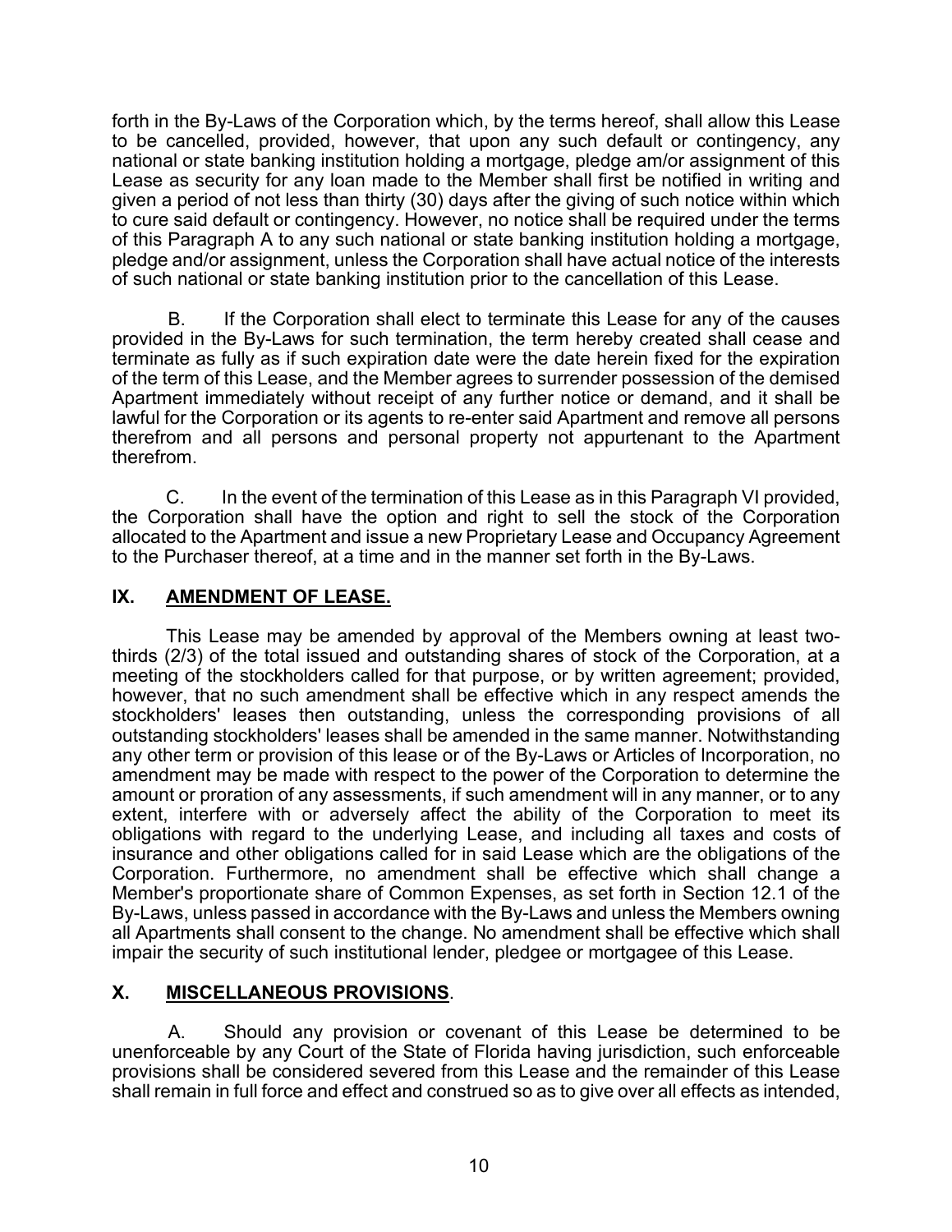to the extent permitted by law. This Lease shall in all events be enforced and construed under the laws of the State of Florida.

B. Any waiver, express or implied, by the Corporation of any breach by the Member of any duty, covenant or agreement, or undertaking of this Lease shall not be construed thereby as a waiver of any subsequent breach of any other condition, covenant, agreement or undertaking of this Lease. The acceptance of carrying charges under the By-Laws shall not be, or construed to be a waiver of any breach of any condition, covenant, agreement or undertaking of this Lease, except as to the payment of the carrying charges so accepted, and then only to the extent of the carrying charges actually paid.

C. Each and every one of the rights, powers, options, immunities, provisions and remedies of the Corporation hereunder shall be deemed to be cumulative; no one of them exclusive of the other or exclusive of any right or remedy allowed by law.

D. The parties agree that the Corporation has made no representations on promises relative to the Apartment Building or to the Apartment, except those contained herein. This Lease is the sole lease between the Corporation and the Member regarding the Apartment herein leased and the Cabana (if applicable). All prior leases, if any, of the Apartment and the Cabana between the Corporation and the Member, or any other person or party, are hereby terminated and agreed to be of no further force and effect.

E. The Member acknowledges receipt of a true copy of the Articles of Incorporation) of the Corporation on file in the office of the Secretary of State of the State of Florida, and also a true copy of the By-Laws of the Corporation and a true copy of any and all house rules and regulations which shall have been promulgated prior to the execution of this Lease, and does hereby approve and consent to said Articles of Incorporation, By-Laws and house rules and regulations.

F. Time is of the essence in the performance of any and all of the covenants or obligations arising hereunder.

G. Each and every provision of the By-Laws of the Corporation, as the same shall be construed from time to time, is agreed to be a provision and condition of this Lease, to the same extent as if said provisions were incorporated herein, and the Corporation's By-Laws are hereby agreed to and adopted by the Member and thereby the Corporation for the benefit of the Member, all Members of the Corporation and the Corporation, as the case may be; providing, however, that no provisions of the Corporation's By-Laws shall be effective to deprive any institutional lender holding a mortgage, pledge and/or assignment of this Lease as security for any loan made to the Member, of such institution's security. The Member, as Stockholder of the Corporation, hereby ratifies and adopts said By-Laws as the By-Laws of the Corporation.

H. All terms use in this document shall have the definitions set forth in the By- Laws.

I. The terms and conditions of the By-Laws are incorporated by reference in this Lease and made a part hereof and, to the extent any provisions of this Lease are inconsistent with or in conflict with the By-Laws, the terms and conditions of the By-Laws, as amended from time to time, shall prevail.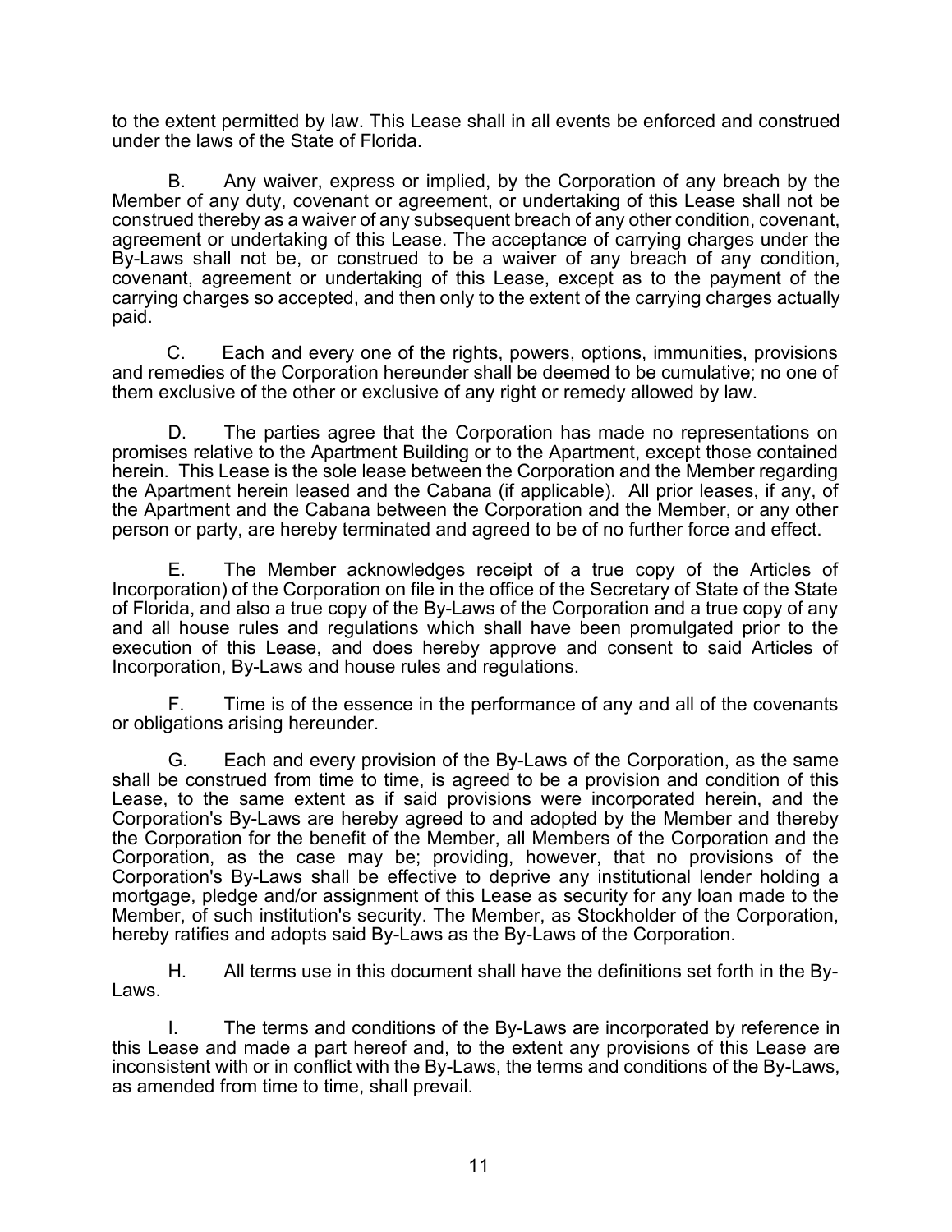| $\sim$ , 20 $\sim$                              | <b>IN WITNESS WHEREOF,</b> the undersigned have set their hand and seal this ______ day of                                                                                                                                                                                                                                                               |  |
|-------------------------------------------------|----------------------------------------------------------------------------------------------------------------------------------------------------------------------------------------------------------------------------------------------------------------------------------------------------------------------------------------------------------|--|
| Witnesses (as to both):                         | THE REGENCY OF PALM BEACH, INC.                                                                                                                                                                                                                                                                                                                          |  |
|                                                 | By: Association President                                                                                                                                                                                                                                                                                                                                |  |
| Signature<br><b>Print Name</b>                  |                                                                                                                                                                                                                                                                                                                                                          |  |
|                                                 |                                                                                                                                                                                                                                                                                                                                                          |  |
| Signature<br><b>Print Name</b>                  | Attest:<br>Association Secretary                                                                                                                                                                                                                                                                                                                         |  |
|                                                 | (CORPORATE SEAL)                                                                                                                                                                                                                                                                                                                                         |  |
| STATE OF FLORIDA<br><b>COUNTY OF PALM BEACH</b> |                                                                                                                                                                                                                                                                                                                                                          |  |
| identification.                                 | The foregoing instrument was acknowledged before me this ____ day of_________,<br>20____ by ________________as President and _______________________, as Secretary of THE<br>REGENCY OF PALM BEACH, INC., a Florida not-for-profit corporation, on behalf of the<br>Corporation. They are personally known to me or have produced ___________________ as |  |
| (NOTARIAL SEAL)                                 | <b>NOTARY PUBLIC</b><br>Printed Name of Notary: _________________<br>Commission No.: ________________________<br><b>Commission Expiration:</b>                                                                                                                                                                                                           |  |